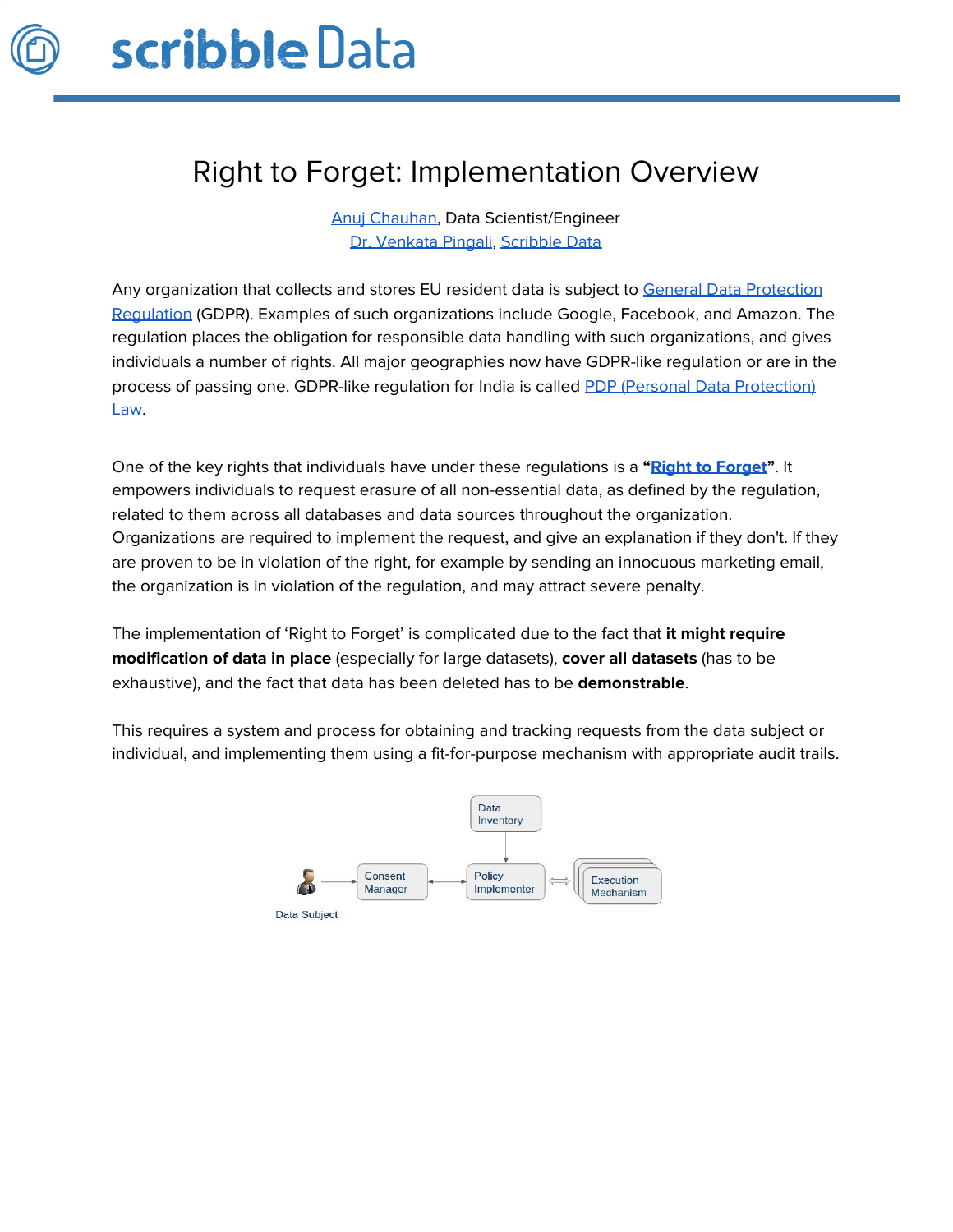

There are two major approaches that an organization can use to implement the 'Right to Forget' - **Hard Delete** and **Soft Delete** based on whether the underlying data is modified or not.

In all cases, the access to data is mediated through an API. We see three kinds of access paths:

- a. Default Standard interface to the backend as defined by the implementation such as ODBC.
- b. Erasure API API to receive the erasure requests from the consent management, implement them, and provide evidence for the same.
- c. Virtualization API API to proxy data requests, and erase records or parts of records as required without modification. The API should mimic the backend API such as ODBC.



**Hard deletes:** As the name suggests, this approach would require the organization to delete the User's data such that it can't be reproduced once deleted. The copy of data at rest, whether in databases or files, is modified to eliminate the relevant records. Hard deletes can be further classified as **metadata deletes** or **raw data deletes**. In the case of the former, only the key lookup tables or metadata are deleted. This method is appropriate when the PII is completely factored out into a seperate table, and the rest of the data is useless without the right metadata records.

**Soft deletes:** This approach does not modify the underlying data, but achieves the goal by introducing a data virtualization layer that sanitizes the data as it passes through.

Hard deletes are harder to implement, and may have potential side effects such as invalidating derived artifacts such as models or constraint violations. Soft deletes are easier to implement as a 'patch' over an existing system. We expect to see both mechanisms in organizations based on cost and complexity of the implementation. It is unclear what is legally acceptable, but demonstration of intent to comply is critical.

The table below shows the approach to some common sources of data: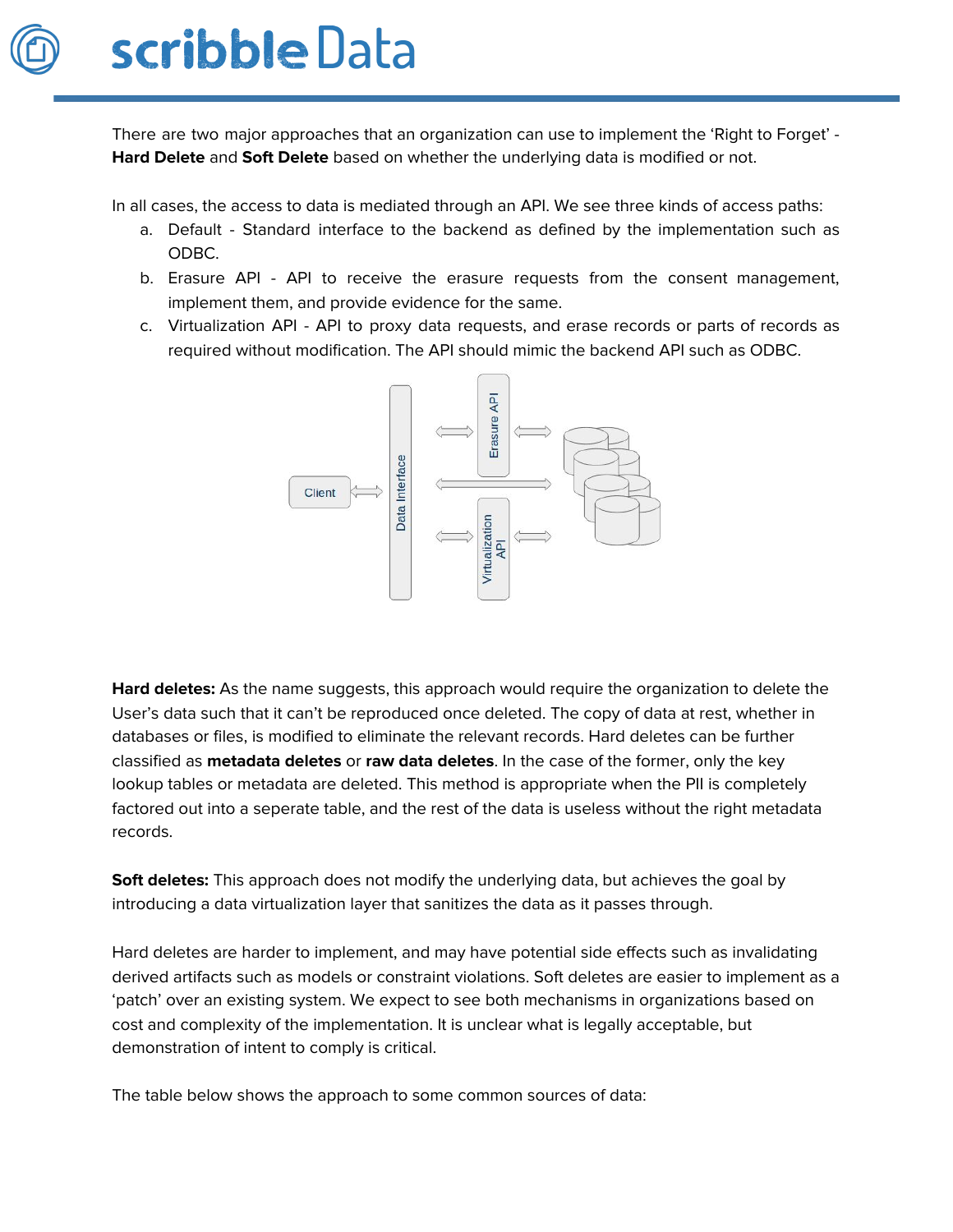

| <b>Nature</b>                                  | <b>Example</b>                                  | <b>Challenge</b>                                                             | <b>Likely Approach</b>                                                                     |
|------------------------------------------------|-------------------------------------------------|------------------------------------------------------------------------------|--------------------------------------------------------------------------------------------|
| <b>Tables in RDBMS</b>                         | <b>CRM, Transactions</b>                        | Operational system<br>with constraints                                       | Hard Delete (of<br>metadata where<br>possible).                                            |
| Tables in Data<br>Warehouses                   | Historical data<br>including<br>transactions    | Hard data constraints,<br>possible<br>recomputation of<br>cubes              | Hard Delete (of<br>metadata where<br>possible).                                            |
| Event/Activity Data in<br><b>Block Storage</b> | App event logs, click<br>logs                   | Volume of data,<br>distribution of the<br>records                            | Soft delete. Too many<br>files have to be<br>scanned and<br>modified for a single<br>user. |
| Backup data                                    | Snapshots of<br>databases                       | It is cumbersome and<br>possibly will impact the<br>integrity of the archive | Soft delete and/or<br>apply the hard delete<br>rules if possible.                          |
| Models, Derived<br>datasets                    | Jupyter notebooks,<br>data science<br>platforms | Recomputation and<br>re-validation of<br>computed results                    | Ignore if there is no<br>person-dependent<br>model, delete the<br>model if required        |
| Third Party storage                            | Mailchimp, Hubspot,<br>Salesforce               | Compliance level may<br>not be clear, may not<br>have interfaces             | Manual requests,<br>uploading revised<br>data                                              |

There are a few other considerations during implementation:

- 1. **Auditability:** The system must maintain audit logs of changes to the data made, when, and ideally with a link back to the consent manager. These audit trails will likely have to be provided to the regulatory body.
- 2. **Catalog:** A comprehensive catalog of the data is required to implement the various erasure mechanisms.
- **3. Reporting:** It is not enough to provide audit logs of the changes, it is necessary to format the output in a way that is accessible and acceptable to the legal and administrative stakeholders internally and externally. It is worth standardizing and automating the reporting structure given the repeated nature of the activity.